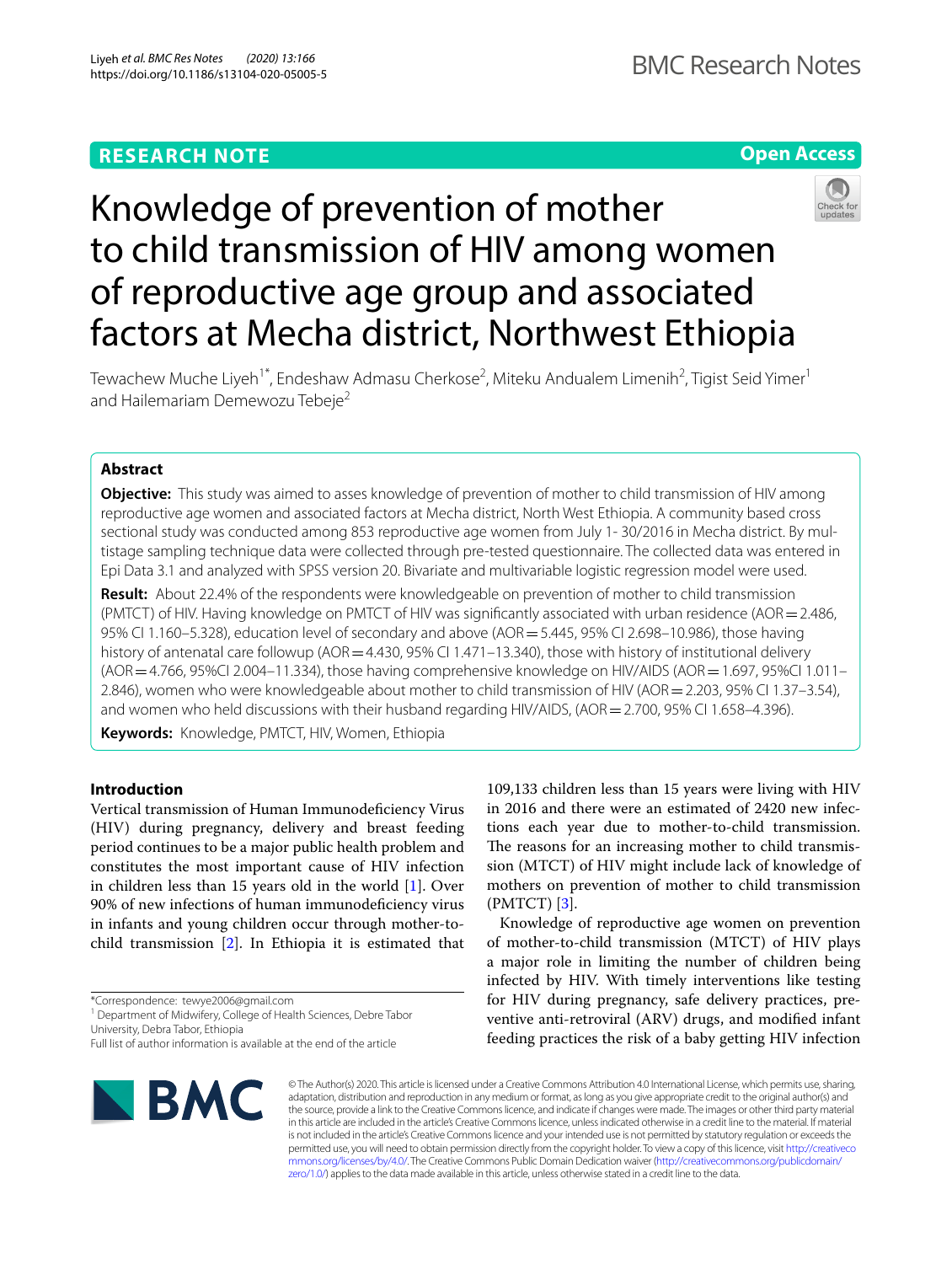from an infected mother can be reduced from 20–45% to  $2-5\%$  [\[4](#page-5-3)-[6\]](#page-5-4). Therefore maternal knowledge on PMTCT is a corner stone of efective implementation of the four pronged approach to reduce mother-to-child transmission of HIV.

Even though there were some studies done at the institution level; as far as our knowledge is concerned, there is no evidence about knowledge of women on PMTCT and associated factors at the community level in Ethiopia generally and in the study area particularly.

With scarce availability and accessibility of health institution in Ethiopia, signifcant number of the population failed to visit the health facility. Studies conducted at institution level can't inferred the entire population at large and community based study was so mandatory. Therefore this study was conducted to identify knowledge of reproductive age women on PMTCT of HIV and associated factors at the community level.

# **Main text**

# **Method**

# *Study setting and participants*

Community based cross sectional study was conducted from July 1-30/2016 in Mecha district, Ethiopia. The district has an estimated population size of 383,861 among whom 82,506 were reproductive age group in 2016. The source population were all reproductive age women in Mecha district and the study population was reproductive age women living in selected kebeles in Mecha district during study period.

#### *Sample size determination and sampling procedure*

Sample size was determined by using single population proportion formula with the assumptions of 95% level of confdence, 50% proportion, 5% of margin of error and design efect of two. Finally, considering a nonresponse rate of 10%, the total sample size was 853. Multi-stage sampling technique was used to select the study participants. There are 6 Urban and 40 rural kebeles with in the district. First kebeles were stratifed into urban and rural kebeles. Then 2 urban and 8 rural kebeles were randomly selected by lottery method. Census was carried out in selected urban and rural kebeles to identify the households with reproductive age woman in the district. The sample size was distributed to each kebele proportional to the household size. Then individual households in the chosen kebeles were selected by using a systematic sampling technique. In the case of more than one eligible participant in the household, lottery method was used to select only one. For eligible participant which was not found at home, the interviewers went to the next house hold.

#### **Data collection tools and techniques**

Data were collected by using pretested interviewer administered questionnaire. The collected data was reviewed and checked for completeness before data entry.

## *Variables*

The dependent variable was knowledge on PMTCT of HIV and the independent variables were; socio-demographic characteristics, reproductive characteristics, comprehensive knowledge of HIV/AIDS and knowledge on MTCT of HIV/AIDS.

#### *Operational defnition*

Five multiple choice questions were used to measure knowledge of PMTCT. Each correct response was given a score of 1 point and a wrong response a score of 0 point. Responses were summed, and the mean score value was calculated. Score above or equal to the mean value was categorized as knowledgeable on PMTCT and below the mean value was considered as not knowledgeable.

The women who identified correctly the three different periods of MTCT of HIV (during pregnancy, childbirth and breast feeding) considered as knowledgeable on MTCT.

#### *Data analysis*

The data were analyzed by using SPSS version 20. Bivariate and multivariable analysis was done for all explanatory variables and those variables with  $P < 0.2$ were entered into multivariable logistic regression. Adjusted odds ratio with 95% confdence interval was computed and P-value less than 0.05 considered as a signifcant value.

#### *Ethical clearance*

Ethical clearance was obtained from ethical review committee of university of Gondar and permission was obtained from Mecha woreda health office. Written informed consent and assent (for participants aged less than 18 rear old) was obtained prior to data collection.

# **Result**

From the total of 853 reproductive age women included in the study, 830 of them responded the question correctly making the response rate of 97.3%.

#### **Socio demographic characteristics**

The mean  $(\pm SD)$  age of the respondents were  $28.5 \pm 8.02$  and 210 (25.3%) of the women were within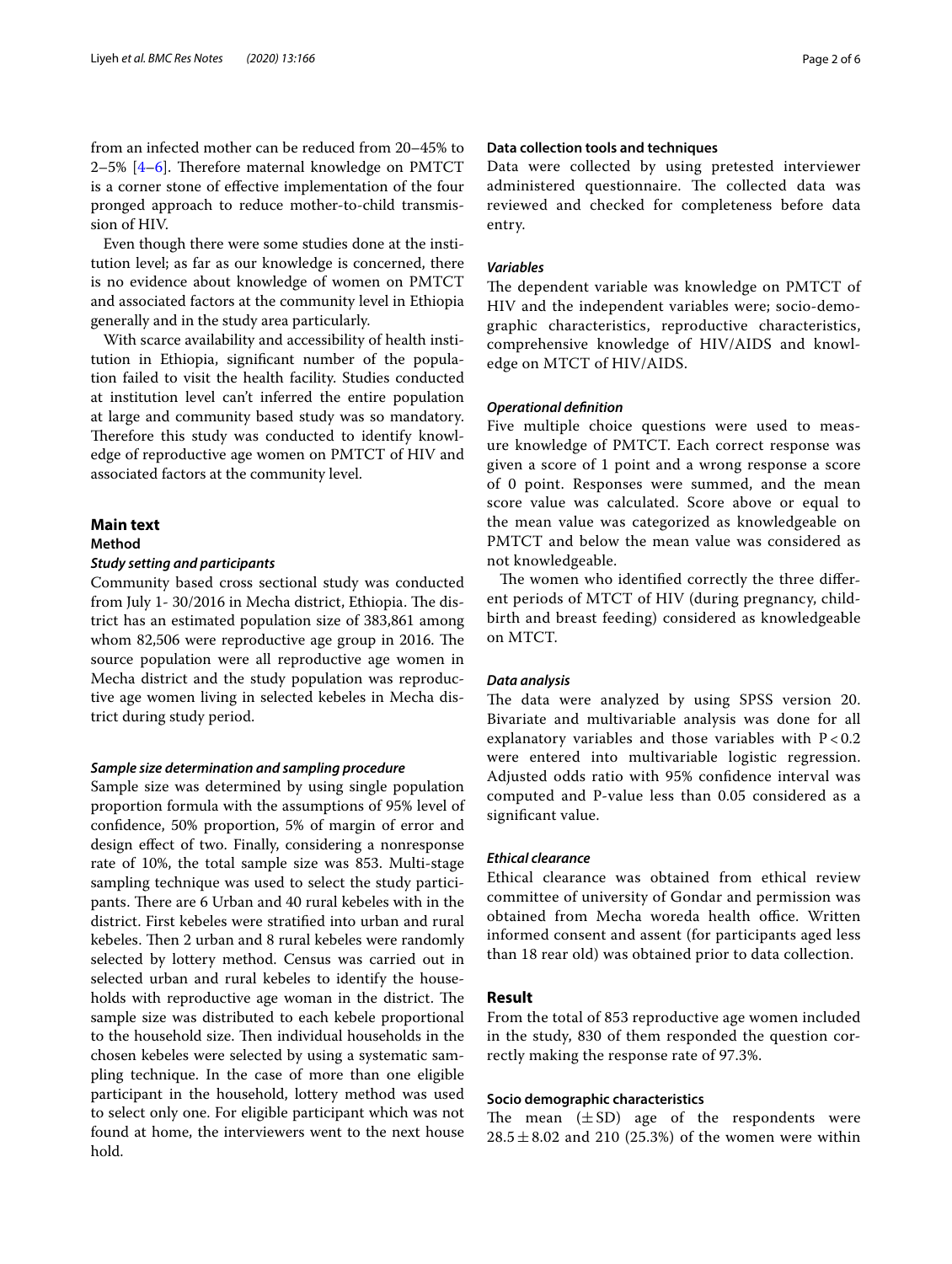| <b>Variables</b>                    | Category            | frequency | Percent (%) |
|-------------------------------------|---------------------|-----------|-------------|
| Age                                 | < 20                | 96        | 11.6        |
|                                     | $21 - 30$           | 369       | 44.5        |
|                                     | $31 - 40$           | 247       | 29.7        |
|                                     | >40                 | 118       | 14.2        |
| Residence                           | Rural               | 640       | 77.1        |
|                                     | Urban               | 190       | 22.9        |
| Marital status                      | Married             | 775       | 93.4        |
|                                     | Single              | 42        | 5.1         |
|                                     | Divorce             | 6         | 0.7         |
|                                     | Widowed             | 7         | 0.8         |
| <b>Educational status</b>           | No formal education | 686       | 82.7        |
|                                     | Primary education   | 34        | 4.1         |
|                                     | Secondary and above | 110       | 13.3        |
| Occupation                          | House wife          | 738       | 88.9        |
|                                     | Gov't employee      | 36        | 4.3         |
|                                     | Market trade vender | 20        | 2.4         |
|                                     | Daily laborer       | 28        | 3.4         |
|                                     | Student             | 8         | 1.0         |
| Distance from<br>health institution | $0.1 - 5$ km        | 711       | 85.7        |
|                                     | >5 km               | 119       | 14.3        |

<span id="page-2-0"></span>**Table 1 Sociodemographic characteristics of respondents at Mecha district, Ethiopia, 2016**

the age group of 20–24 years. Majority 640 (77.1%) of the study population were from rural area (Table [1\)](#page-2-0).

#### **Reproductive health characteristics**

Concerning the reproductive status of the women, 389 (46.9%) were multipara. About 84.9%, 82.5% and 61.3% of the respondents had history of using family planning, ANC follow up and institutional delivery respectively.

**Comprehensive knowledge of the women about HIV/AIDS**

Four hundred six (48.9%) of the respondents had comprehensive knowledge about HIV/AIDS. Nearly oneffth, 19.2 and 6.5% of the respondents described that HIV can be transmitted by mosquitos and by super natural powers respectively. Most 757 (91.2%) of them knew that healthy-looking person may have AIDS virus. About 73.3% of the respondents knew that someone can prevent from HIV by consistent condom use and limiting sex partners.

## **Knowledge of the women on MTCT**

Six hundred sixty-one (79.6%) knew that HIV could be transmitted from an infected mother to her baby. Concerning the time of transmission of the virus from the infected mother to her child, 77.9%, 50.2% and 49.9% responded that MTCT could be through breast feeding, during delivery and during pregnancy respectively. Over all 221 (26.6%) of the respondents were knowledgeable on MTCT of HIV.

#### **Knowledge of the Women on PMTCT**

The study assessed knowledge of women on PMTCT of HIV/AIDS.More than three-fourths (76.6%) of the respondents had heard about PMTCT of HIV of whom 186 (22.4%) of the respondents were knowledgeable on PMTCT of HIV. Three hundred thirty-six 336 (52%) of participants knew that abstinence from breast feeding could reduce mother to child transmission (MTCT) of HIV (Table [2\)](#page-3-0).

# **Factors associated with knowledge of women on PMTCT of HIV**

Compared to women who live in the rural areas, those women living in the urban areas were 2.5 times (AOR=2.486, 95% CI 1.160–5.328) more likely to be knowledgeable on PMTCT of HIV. Women with education level of secondary and above were 5.4 times (AOR=5.445, 95% CI 2.698–10.986) more likely to be knowledgeable on PMTCT of HIV than those with no formal education.

Women who had history of ANC follow up were 4.4times (AOR=4.430, 95% CI 1.471–13.340) more knowledgeable on PMTCT of HIV/AIDS than who hadn't ANC follow up. Women who had history of institutional delivery were more knowledgeable about PMTCT (AOR=4.766, 95% CI 2.004–11.334) than those who didn't have.

Women who were knowledgeable on comprehensive knowledge on HIV/AIDS were 1.7 times  $(AOR = 1.697,$ 95% CI 1.011–2.846) more likely to be knowledgeable on PMTCT of HIV than non- knowledgeable counter parts. Women who were knowledgeable on MTCT of HIV were 2.2 times (AOR = 2.203, 95% CI 1.369–3.544) more knowledgeable on PMTCT of HIV than those who did not have.

Women who had discussions with their husband about HIV/AIDS, MTCT and its prevention were 2.7 times (AOR=2.700, 95% CI 1.658, 4.396) more likely to be knowledgeable than those who had not (Table [3](#page-3-1)).

#### **Discussion**

In this community based cross sectional study about 22.4% of the respondents were knowledgeable on PMTCT of HIV. This finding is less than the study conducted at Gondar (83.5%) [[7\]](#page-5-5), Hawasa referral hospital  $(82.3%)$   $[8]$  $[8]$  and Southern Nigeria  $(91.4%)$   $[9]$  $[9]$ . This discrepancy might be due to the study setting and source population diference.

Those women residing in urban areas were 2.5 times (AOR=2.5, 95% CI 1.16–5.33) more likely to be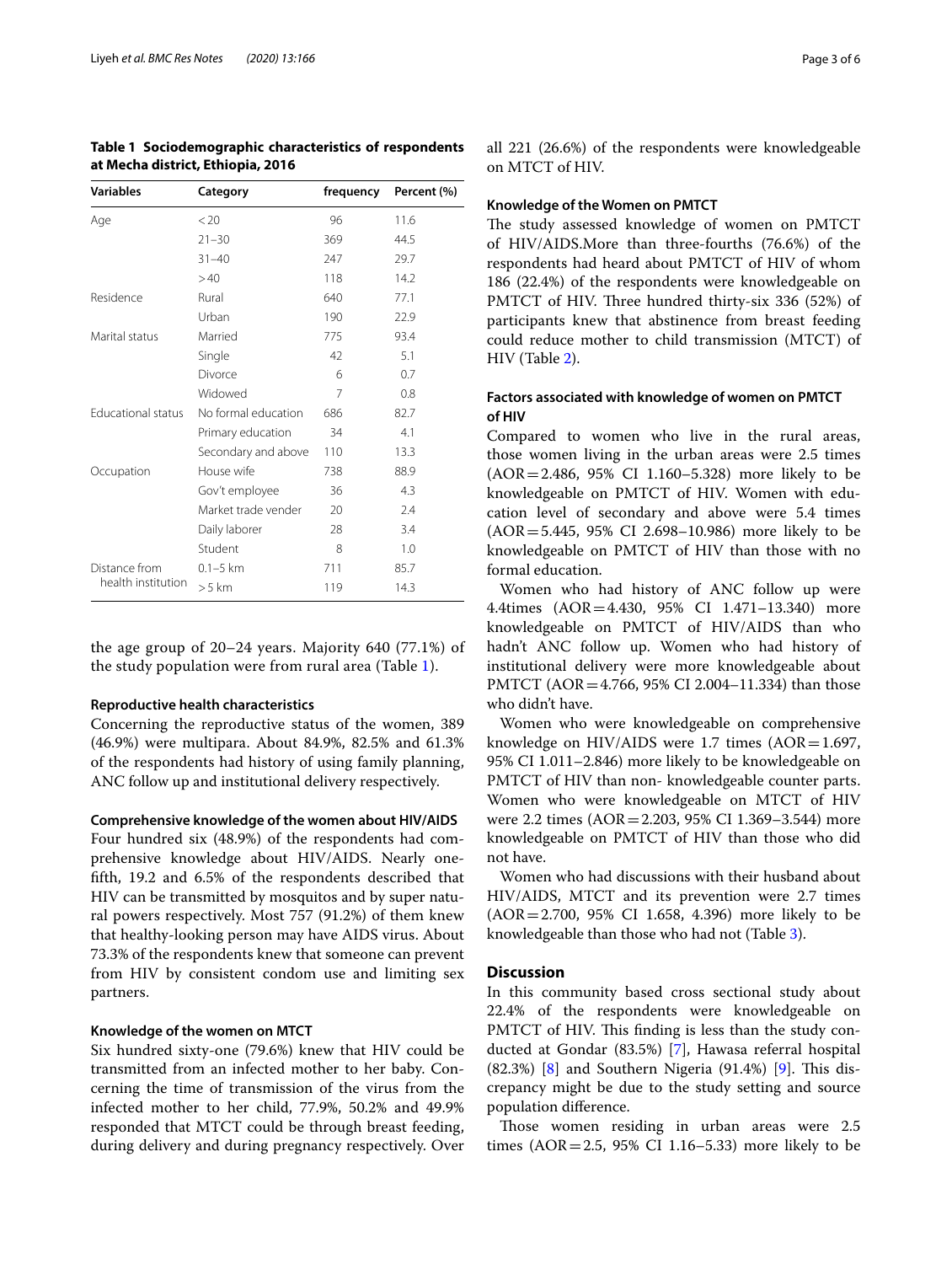# <span id="page-3-0"></span>**Table 2 Kowledge of women about PMTCT, at Mecha district, Ethiopia, 2016**

| <b>Variables</b>                                          | Category                   | Frequency | Percent (%) |
|-----------------------------------------------------------|----------------------------|-----------|-------------|
| Heard about PMTCT                                         | Yes                        | 636       | 76.6        |
|                                                           | No                         | 194       | 23.4        |
| Time of initiation of ANC drug                            | First trimester            | 530       | 83.4        |
|                                                           | Second trimester           | 35        | 4.2         |
|                                                           | Third trimester            | 27        | 3.3         |
|                                                           | I am not sure              | 44        | 9.1         |
|                                                           | Total                      | 636       | 100         |
| Time of initiation of ART prophylaxis for the newborn     | Immediately after delivery | 501       | 78.8        |
|                                                           | After 1 month              | 58        | 9.1         |
|                                                           | After 6 month              | 19        | 3.0         |
|                                                           | Don't know                 | 58        | 9.1         |
|                                                           | Total                      | 636       | 100         |
| What should an HIV + mother feed her baby to prevent MTCT | <b>Breast milk</b>         | 418       | 65.8        |
|                                                           | Cow milk                   | 85        | 12.4        |
|                                                           | Formula feeding            | 77        | 12.1        |
|                                                           | I don't know               | 56        | 9.7         |
|                                                           | Total                      | 636       | 100         |
| Can abstinence from breast feeding could reduce MTCT      | Yes                        | 336       | 52          |
|                                                           | <b>No</b>                  | 300       | 48          |
|                                                           | Total                      | 636       | 100         |
| Preferable mode of delivery to reduce MTCT                | C/S                        | 101       | 15.9        |
|                                                           | Instrumental delivery      | 204       | 32.1        |
|                                                           | <b>SVD</b>                 | 273       | 42.9        |
|                                                           | I don't know               | 58        | 9.1         |
|                                                           | Total                      | 636       | 100         |
| knowledge on PMTCT                                        | Knowledgeable              | 186       | 22.4        |
|                                                           | Non knowledgeable          | 644       | 77.6        |
|                                                           | Total                      | 830       | 100         |

# <span id="page-3-1"></span>**Table 3 Association between knowledge of PMTCT and explanatory variables among reproductive age women on Mecha district, Ethiopia, 2016**

| <b>Variables</b>                                 | Category            | Knowledgeable<br>on PMTCT |     | <b>COR (95% CI)</b>  | AOR (95% CI)        | P-value |
|--------------------------------------------------|---------------------|---------------------------|-----|----------------------|---------------------|---------|
|                                                  |                     | Yes                       | no  |                      |                     |         |
| Residence                                        | Rural               | 80                        | 560 |                      |                     |         |
|                                                  | Urban               | 106                       | 84  | 8.83 (6.10-12.79)    | $2.49(1.16 - 5.33)$ | 0.019   |
| Educational status                               | No formal education | 102                       | 584 |                      |                     |         |
|                                                  | Secondary and above | 70                        | 40  | $0.02(6.44 - 15.59)$ | 4.45 (2.70-10.99)   | 0.00    |
| History of ANC visit                             | Yes                 | 154                       | 453 | 10.62 (3.86-29.23)   | 4.43 (1.47-13.34)   | 0.008   |
|                                                  | <b>No</b>           | 4                         | 125 |                      |                     |         |
| History of institutional delivery                | Yes                 | 146                       | 300 | 11.99 (6.36-22.61)   | 4.77 (2.00-11.33)   | 0.000   |
|                                                  | <b>No</b>           | 11                        | 271 |                      |                     |         |
| Comprehensive knowledge about<br><b>HIV/AIDS</b> | Knowledgeable       | 142                       | 264 | $4.65(3.20 - 6.74)$  | $1.70(1.01 - 2.85)$ | 0.045   |
|                                                  | Non Knowledgeable   | 44                        | 380 |                      |                     |         |
| Knowledgeable on MTCT                            | Yes                 | 88                        | 133 | $3.45(2.44 - 4.87)$  | $2.20(1.37 - 3.54)$ | 0.001   |
|                                                  | No.                 | 98                        | 511 |                      |                     |         |
| Discussion with husband                          | Yes                 | 99                        | 200 | 2.78 (1.97-3.92)     | $2.70(1.66 - 4.40)$ | 0.000   |
|                                                  | No.                 | 74                        | 415 |                      |                     |         |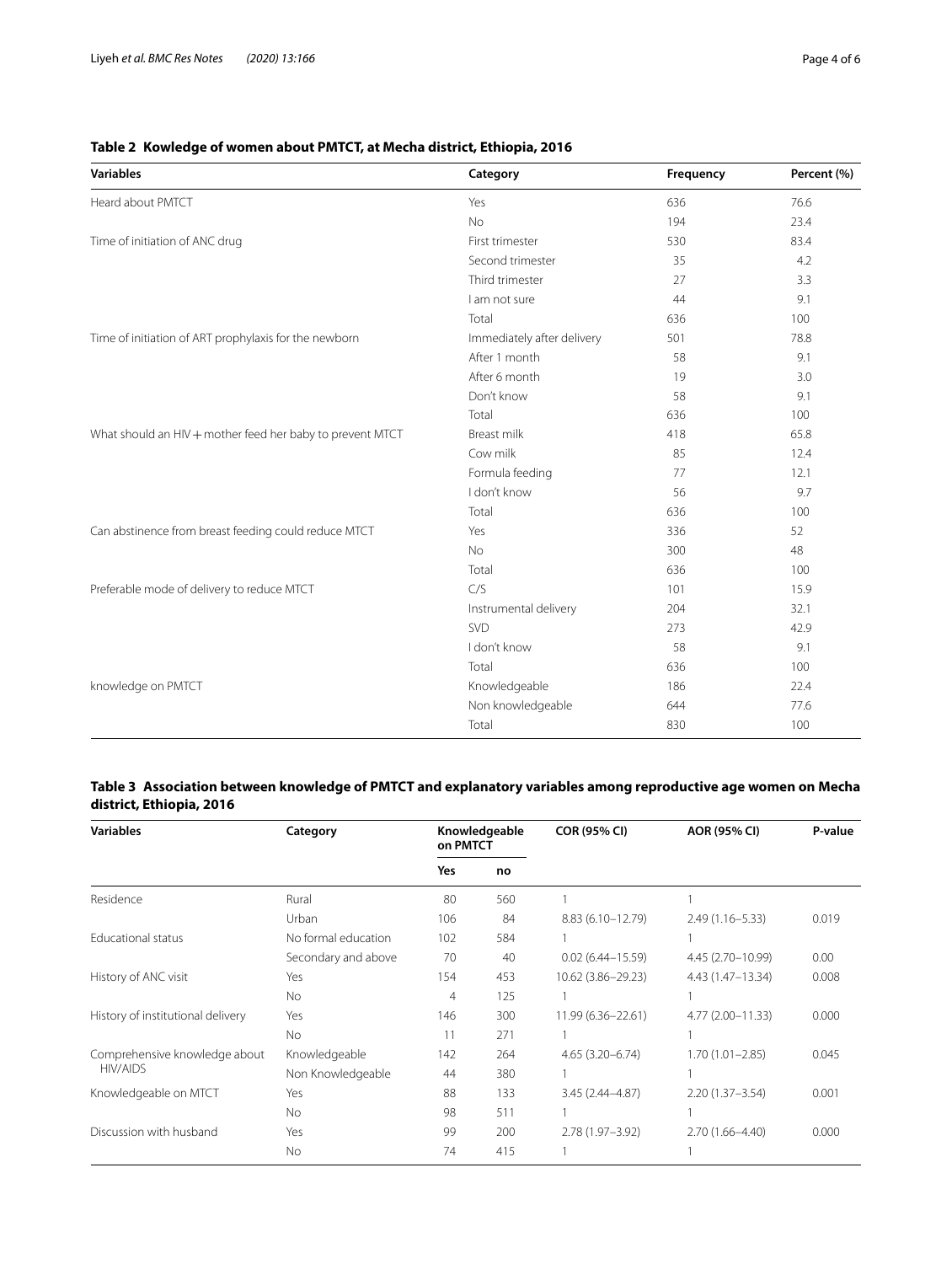knowledgeable when compared to the rural residents. This finding is in line with studies conducted at Hawassa referral hospital, Gondar and Tanzania [[7,](#page-5-5) [8](#page-5-6), [10\]](#page-5-8). It might be due to the urban location geographical accessibility and availability of nearby health services and greater media exposure compared with rural areas.

In this study education level of secondary and above were 5.4 times (AOR=5.4, 95% CI 2.69–10.98) more likely to be knowledgeable on PMTCT of HIV than those with no formal education. This explanation is in line with the study done in, Addis Ababa, Hawassa and Tanzania  $[8, 11, 12]$  $[8, 11, 12]$  $[8, 11, 12]$  $[8, 11, 12]$  $[8, 11, 12]$  $[8, 11, 12]$ . This could be because when the women become educated their health seeking behavior and access to information might be increased. With this regard, they might have access to print media exposure for educated one.

Women who had history of ANC follow up were about 4.4times (AOR=4.4, 95% CI 1.47–13.34) more likely to be knowledgeable on PMTCT of HIV/AIDS than those who hadn't ANC followup. It could be due to women who had history of ANC follow up might get the chance to learn from health professionals and this information may enhance women's knowledge about PMTCT. This fnding is consistent with the study conducted at Hawassa referral hospital [[8](#page-5-6)] despite the confdence interval in our study was found to be wide.

Women who had history of institutional delivery were more knowledgeable about PMTCT (AOR=4.77, 95% CI  $2.00-11.33$ ) than those who had not. This finding is also consistent with the study conducted at Hawassa referral hospital  $[8]$  $[8]$ . This might be women who had history of institutional delivery might get the chance of PMTCT service at the health institution from health professionals.

Women who had comprehensive knowledge on HIV/ AIDS were 1.7 times  $(AOR=1.7, 95\% \text{ CI } 1.01-2.85)$  more likely to be knowledgeable on PMTCT of HIV than nonknowledgeable counter parts. This finding was consistent with a study conducted in Gondar and Assosa, Ethiopia [[7,](#page-5-5) [13\]](#page-5-11). The possible interpretation for this positive association is that those women with comprehensive knowledge on HIV may appreciate the prevention strategies of mother to child transmission of HIV.

Women who were knowledgeable on MTCT of HIV were 2.2 times (AOR=2.20, 95% CI 1.37–3.54) more knowledgeable on PMTCT of HIV than those who did not have. This finding is in agreement with previous study done at Assosa town, Ethiopia  $[13]$ . This might be due to women with knowledgeable on MTCT of HIV might have greater understanding on prevention possibilities.

Women who had discussions with their husband about HIV/AIDS, MTCT and its prevention were 2.7 times  $(AOR = 2.700, 95\% \text{ CI } 1.7, 4.4)$  more likely to be knowledgeable than those who had not. This finding is inline

with the study done on Mekele and Southern Ethiopia  $[13–15]$  $[13–15]$  $[13–15]$ . This might be explained due to women having discussion with their husband regarding HIV/AIDS will help to share the information and increase her level of understanding which enhances her PMTCT knowledge.

## **Conclusion and recommendation**

Despite many efforts invested through health extension workers, level of Knowledge on PMTCT among women was found to be low. Residence, education level ANC follow up, history of institutional delivery, comprehensive knowledge on HIV/AIDS, knowledge on MTCT of HIV and women who held discussions with their husband about HIV/AIDS were signifcantly associated with women's knowledge on PMTCT. Emphasis shall be given on continuous education regarding PMTCT, strengthening ANC and institutional delivery coverage with integrated PMTCT service. Moreover, strengthening discussion of PMTCT with their spouses is quite important.

# **Limitation**

Being cross-sectional study might make difficult to draw conclusion about cause efect relationship.

#### **Abbreviations**

AIDS: Acquired immunodefciency syndrome; ART: Anti-retroviral therapy; MTCT: Mother to child transmission; PMTCT: Prevention of mother to child transmission.

#### **Acknowledgements**

We would like to acknowledge University of Gondar for giving a chance to undertake this study. We are also thankful to all data collectors and supervisors for their commitment and research participants for their time. We also extend our gratitude to the study participants for sharing the information.

#### **Authors' contributions**

TML was investigator, involved in proposal writing, designing, and recruitment and training of supervisors and data collectors, analysis and write-up of the manuscript. EAC, MAL, TSY and HDT contributed in the designing of the methodology, supervision and involved in the analysis stage of the manuscript. All authors read and approved the fnal manuscript.

#### **Funding**

The authors have no support or funding to report.

#### **Availability of data and materials**

The datasets generated during the current study are available from the corresponding author on reasonable request.

#### **Ethics approval and consent to participate**

This study was approved by ethical review committee of university of Gondar and permission was obtained from Mecha woreda health office. Then informed written consent and assent were taken from the study participants.

#### **Consent for publication**

Not applicable.

#### **Competing interests**

We, the authors declare that we didn't have competing interests.